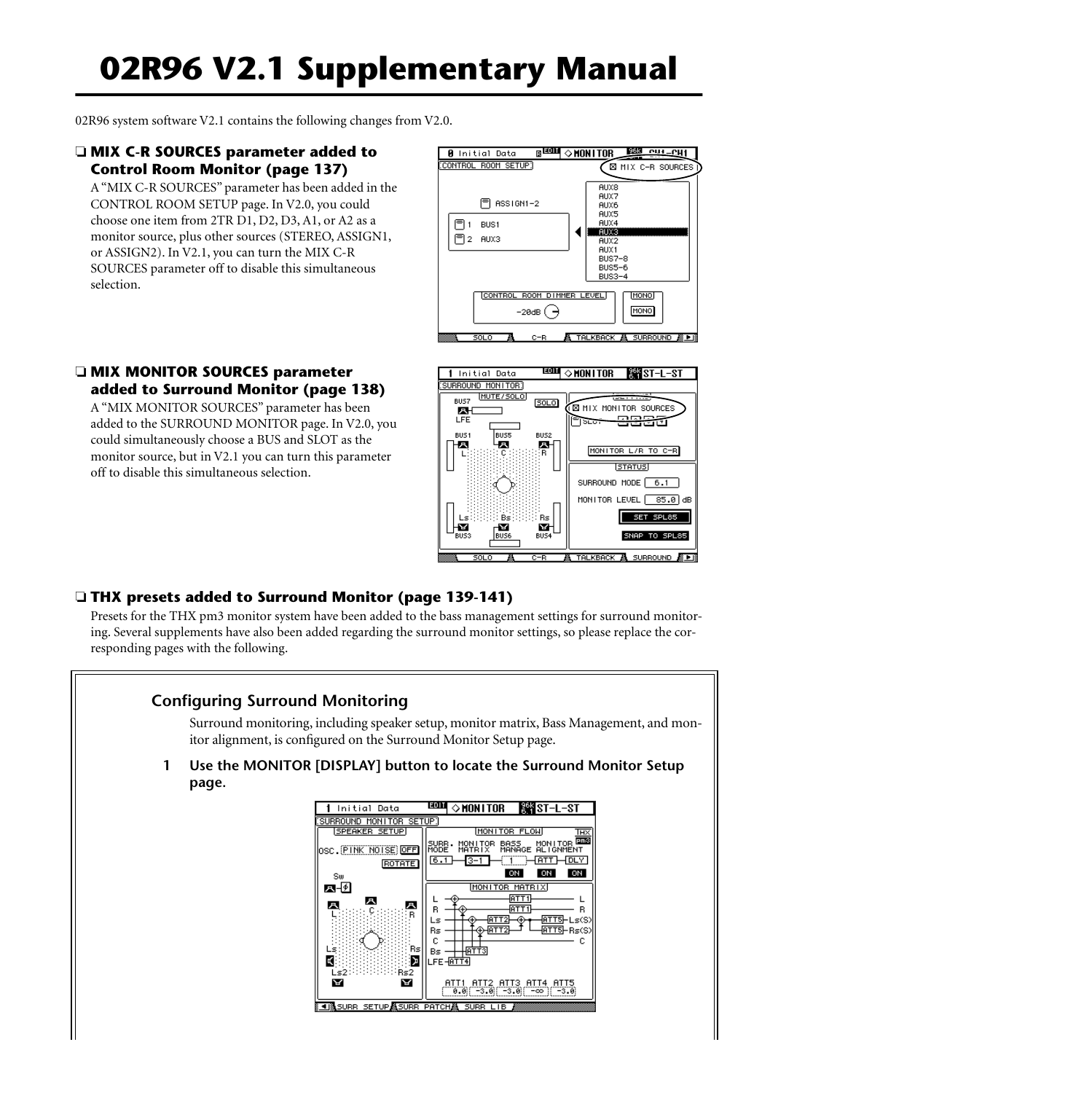## **2 Use the cursor buttons to select the parameters, and use the Parameter wheel, INC/DEC buttons, and [ENTER] button to set them.**

**SPEAKER SETUP:** These parameters are for setting the volume balance of the surround monitor speakers. Select the OSC (Oscillator) parameter and choose from PINK NOISE, 500-2K (pink noise through a 500 Hz to 2 kHz BPF), 1K (1 kHz sinewave), or 50 Hz (50 Hz sinewave). Use the ON/OFF button to turn the Oscillator on and off. When on, the Oscillator outputs a signal at –20 dB to the Surround Channels whose icons are highlighted. You can turn on and off Oscillator output for speakers individually. Speaker icons can be selected by using the cursor buttons. The signal phase of the LFE Channel can be reversed by using the SW phase button. When ROTATE is on, the Oscillator signal is output by each speaker in turn in a clockwise direction (3 second signal, 2 second pause).

**SURR. MODE:** This indicates the currently selected Surround mode, which is set on the Surround Mode page (see page 85).

*Note: If you had been monitoring with the surround mode set to 6.1 and the monitor matrix mode set to 6.1 on 02R96 units with system software earlier than V2.1, the playback may not always be correct on V2.1.*

**MONITOR MATRIX:** This is used to select the Surround Monitor Matrix. In 6.1 Surround mode, you can select 6.1, 5.1, 3-1, or ST. In 5.1 Surround mode, you can select 5.1, 3-1, or ST. In 3-1 Surround mode, you can select 3-1 or ST.

When a down mix Monitor Matrix is selected, you can attenuate signals by using the ATT parameters.

You can use the Surround Monitor settings in Stereo mode, but Monitor Matrix is fixed to ST.

*Note: If you choose monitor matrix mode = 3-1, you must set the following three attenuation amounts to the same value.*

*• ATT1 for surround mode 3-1*

*• ATT4 for surround mode 5.1*

*• ATT5 for surround mode 6.1*

*These ATT values are not attenuators for down-mixing; rather, they are used as monitor adjustment attenuators for lowering the playback volume of the Ls, Rs, Ls2, and Rs2 speakers.*

The following screen shows an example in 6.1 Surround mode and 3-1 Monitor Matrix mode.

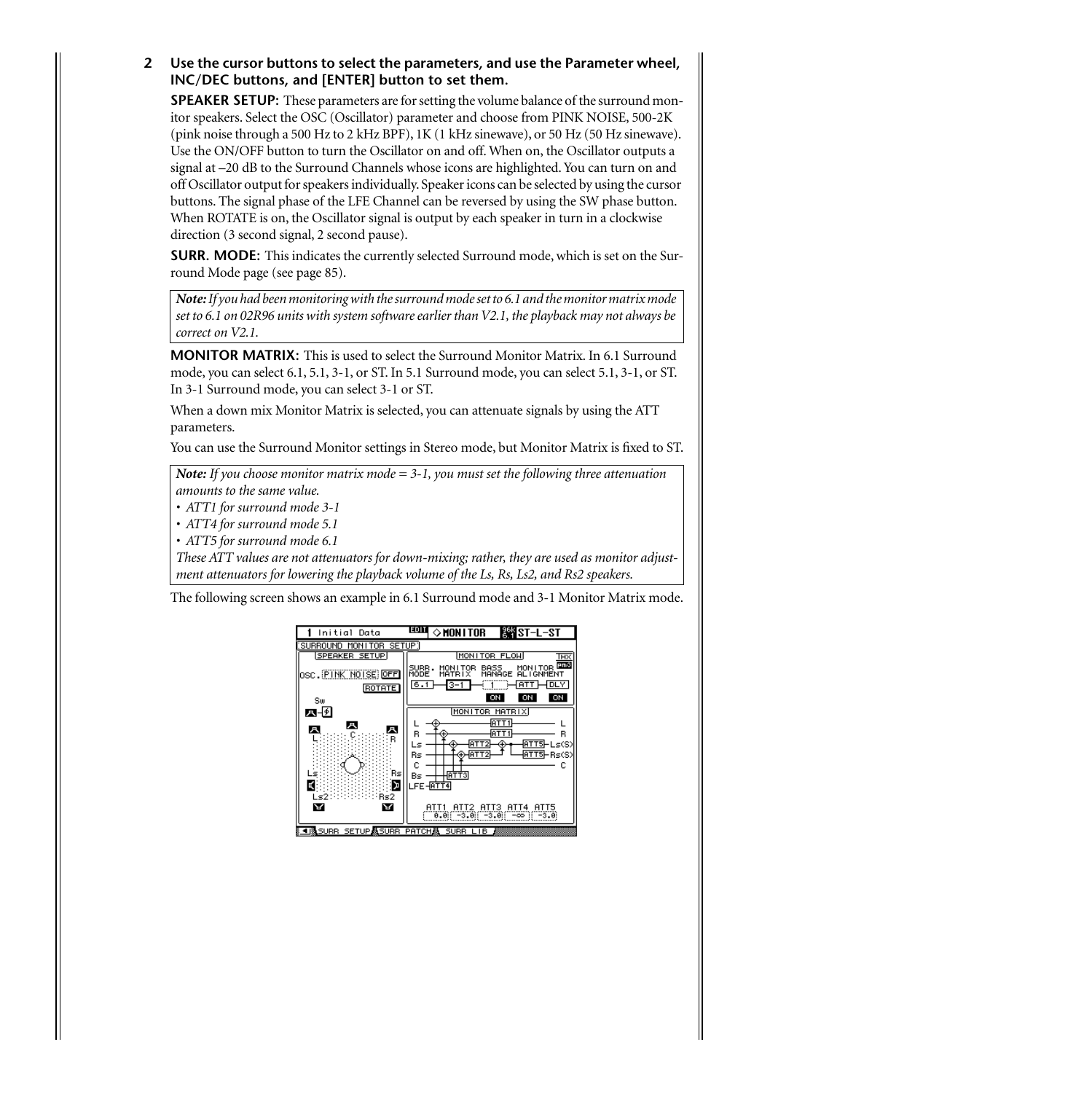#### **• BASS MANAGEMENT**

You can set the filter and attenuator settings for each Surround Monitor Channel using eight preset Bass Management modes. The following presets are available:

| <b>Presets</b> |                  | <b>Parameters</b> |             |                  |              |              |
|----------------|------------------|-------------------|-------------|------------------|--------------|--------------|
| No.            | Title            | HPF 1, 2, 3       | LPF1        | LPF <sub>2</sub> | ATT 1 & 2    | <b>AMP</b>   |
| 1              | DVD LFE80Hz      | $80 - 12$         | $80 - 24$   | $80 - 24$        | $\mathbf{0}$ | 10           |
| $\overline{2}$ | DVD LFE120Hz     | $80 - 12$         | $120 - 42$  | $80 - 24$        | $\mathbf{0}$ | 10           |
| 3              | Movie LFE80Hz    | $80 - 12$         | $80 - 24$   | $80 - 24$        | $-3$         | 10           |
| 4              | Movie LFE120Hz   | $80 - 12$         | 120-42      | $80 - 24$        | $-3$         | 10           |
| 5              | <b>Bypass</b>    | <b>THRU</b>       | <b>THRU</b> | <b>MUTE</b>      | $\Omega$     | $\mathbf{0}$ |
| <b>THXD</b>    | THX DVD          | 80-12L            | 120-42      | 80-24L           | $\mathbf{0}$ | 10           |
| <b>THXF</b>    | <b>THX Movie</b> | 80-12L            | 120-42      | 80-24L           | $-3$         | 10           |
| <b>THXM</b>    | <b>THX Music</b> | 80-12L            | 120-42      | 80-24L           | $\mathbf{0}$ | 10           |

ATT1: Adjusts the level difference between LR and LsRs.

ATT2: Adjusts the level difference between C and Bs.

AMP: Corrects the LFE channel level.

HPF1–3: Cut the low range so that the speakers' supporting frequency ranges will not interfere with the subwoofer signals.

HPF1–2: Cut the high range so that the subwoofer's supporting frequency ranges will not interfere with other speakers' signals.

#### *Note:*

- *If you select preset THXD or THXF, you cannot change the parameters.*
- *If you select preset THXM, you can switch AMP between 10 dB and 0 dB. However, you cannot change other parameters.*

You can set the Bass Management parameters in the following ranges:

| <b>Parameters</b> | Range                              |  |  |  |
|-------------------|------------------------------------|--|--|--|
| HPF 1, 2, 3       | THRU, 80-12, 80-12L, 80-24, 80-24L |  |  |  |
| IPF <sub>1</sub>  | THRU, 80-24, 80-24L, 120-42        |  |  |  |
| IPF <sub>2</sub>  | THRU, 80-24, 80-24L, MUTE          |  |  |  |
| ATT 1 & 2         | 0 to $-12$ dB (1 dB steps)         |  |  |  |
| <b>AMP</b>        | 0 to $+12$ dB (1 dB steps)         |  |  |  |

The HPF 1, 2, 3, and LPF 1 & 2 values indicate a cut-off frequency and a filter response. For example, "80-12" means a cutoff frequency of 80 Hz and a filter response of –12 dB/octave. "L" means Linkwitz filter. Other filters are Butterworth.

# **About the Presets**

#### **(1) DVD LFE80Hz**

This is a preset optimized for DVD-Video production. The LFE playback bandwidth is set up to 80 Hz. When using this preset, we recommend that you use an external device to apply an LPF (fc=80 Hz, -24 dB/oct) to the LFE master source.

To monitor audio on DVD-Audio or SACD discs, change the LFE level (AMP) and LPF (LPF1) to 0 dB and THRU, respectively, if necessary.

The LFE output gain on some DVD players and decoders may already be set to +10 dB. To monitor the output from such devices, change the LFE level (AMP) to 0 dB.

#### **(2) DVD LFE120Hz**

This is also a preset optimized for DVD-Video production. This preset is the same as preset (1) mentioned above, except that the LFE playback bandwidth is set up to 120 Hz. Use this preset to monitor standard LFE signals recorded on DVD-Video discs that include the high-end frequency ranges (120 Hz).

#### **(3) Movie LFE80Hz**

This preset is the same as preset (1) mentioned above, except that the output level of surround channels is set to –3 dB when the Monitor Matrix mode is 5.1 or 6.1. This preset is suitable for movie production.

When using this preset, we recommend that you use an external device to apply an LPF (fc=80 Hz, –24 dB/oct) to the LFE master source.